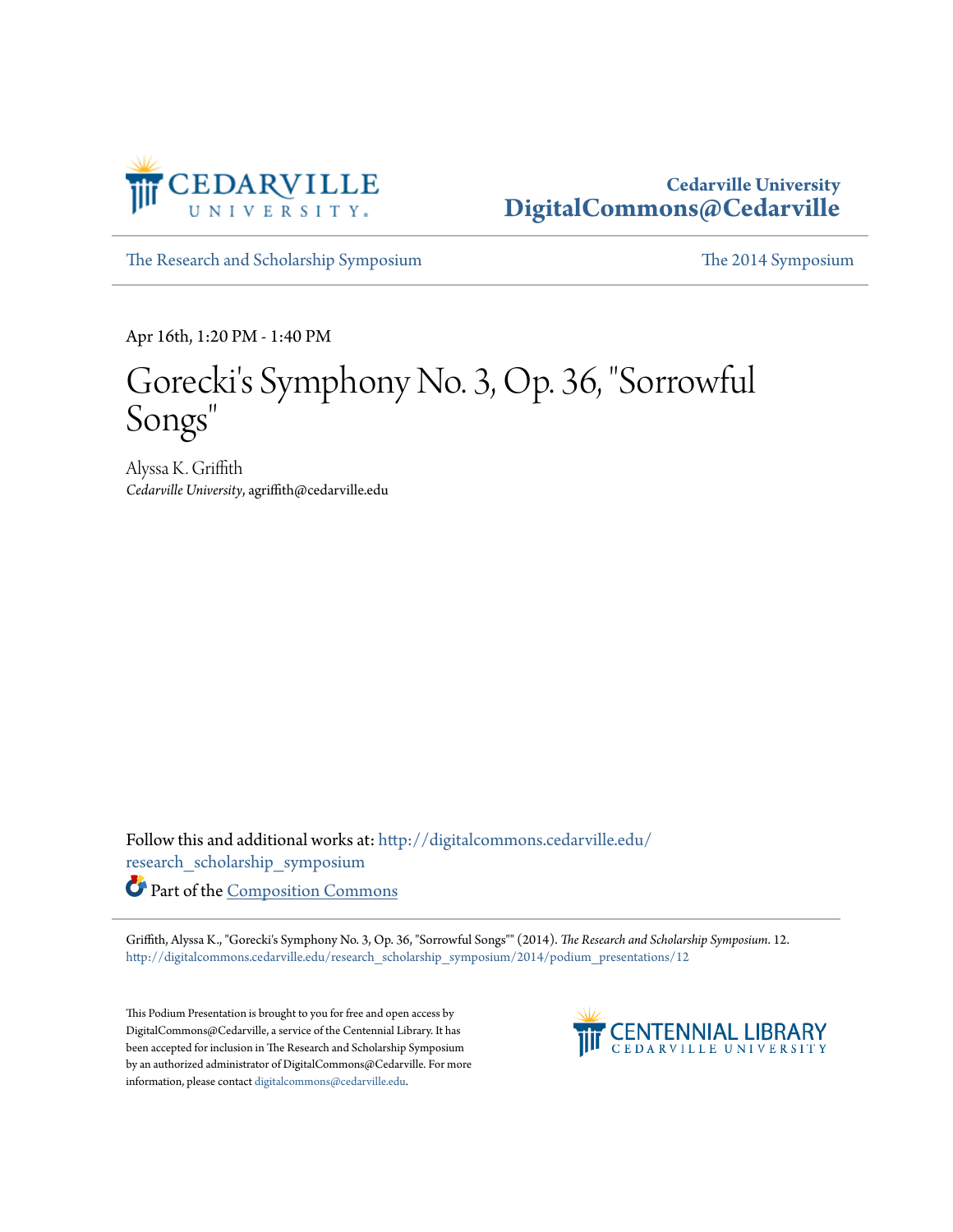# Alyssa Griffith Henryk Górecki Symphony No. 3, Op. 36 "Sorrowful Songs"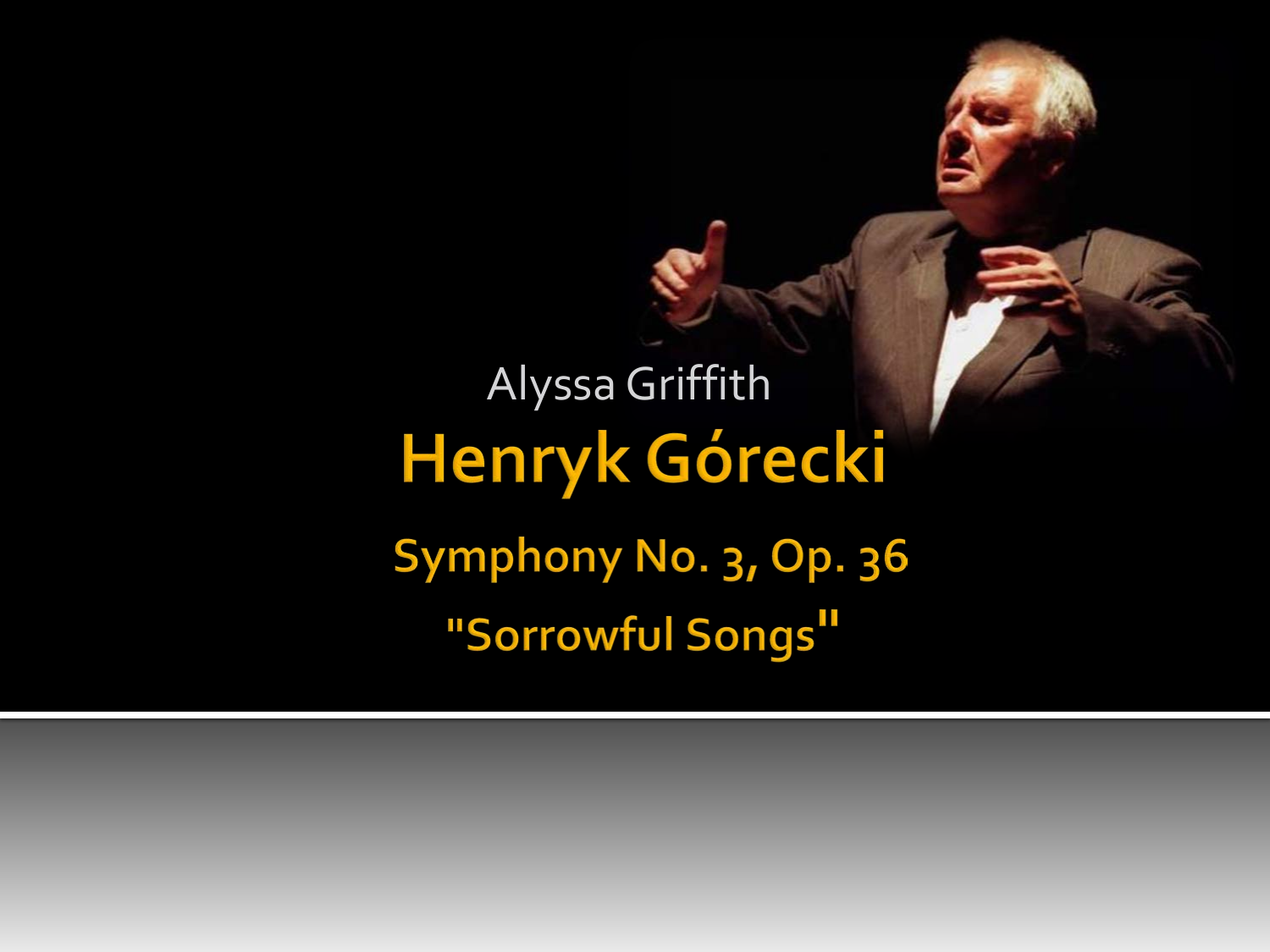**Introduction**

- **Description of the Symphony**
- **Popularity of the Symphony**
	- **Record breaking…**
	- **The "Massive Passive"**
	- **Two Prevalent Themes**
	- **Maternal Love**
	- **Suffering and Holocaust Memories**
- **Gorecki's intention? To write a lament…**
	- **<https://www.youtube.com/watch?v=bPhrG82nV2c>**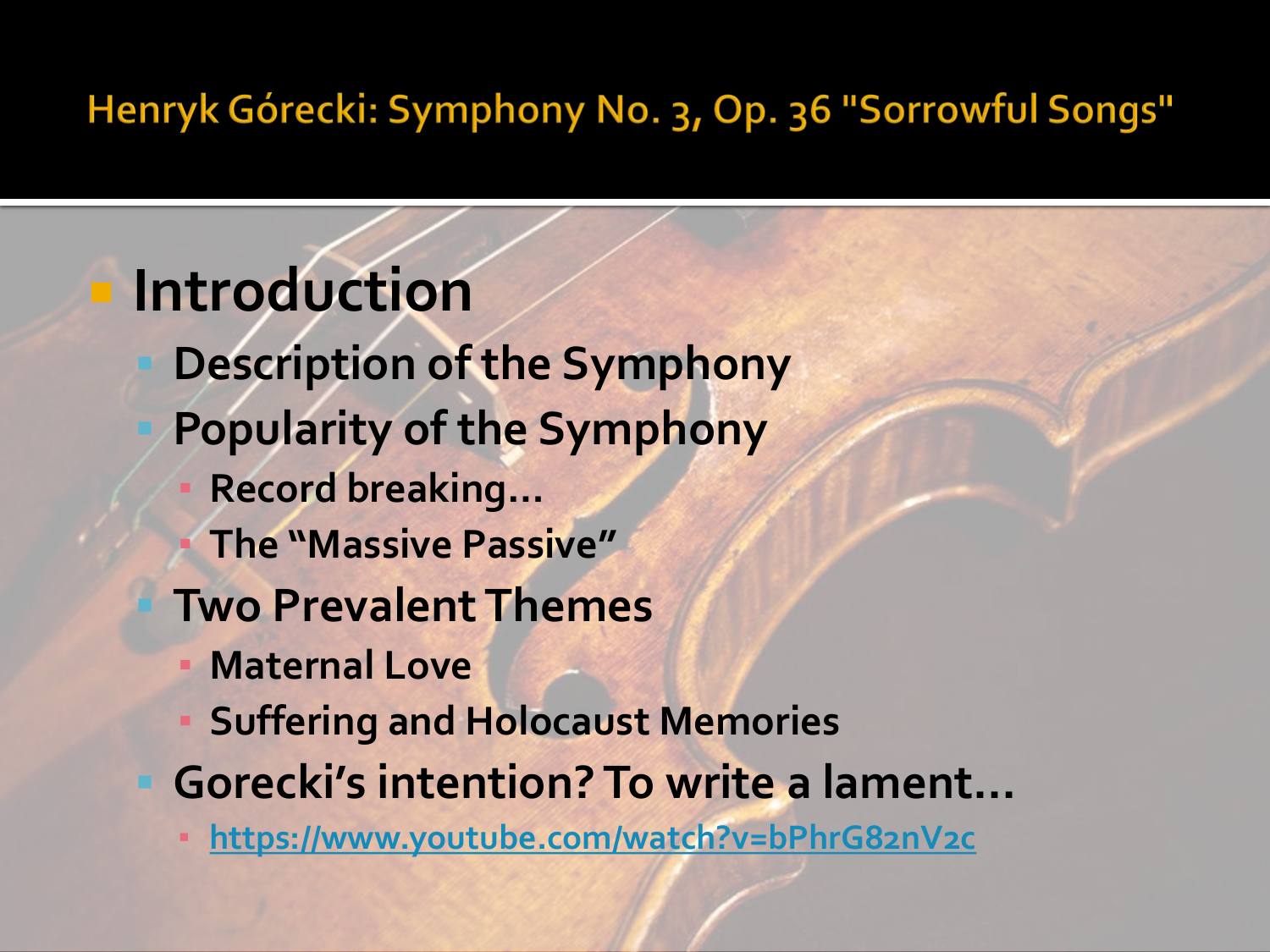**Theme of Maternal Love Górecki's personal life and childhood Mother's death, poor health Maternal love in his early music** ▪ *Three Songs,* **and** *Ad Matrem Op. 29* **Maternal love in the Polish Culture Catholic Reverence for the Mary** 

**Matka Polka**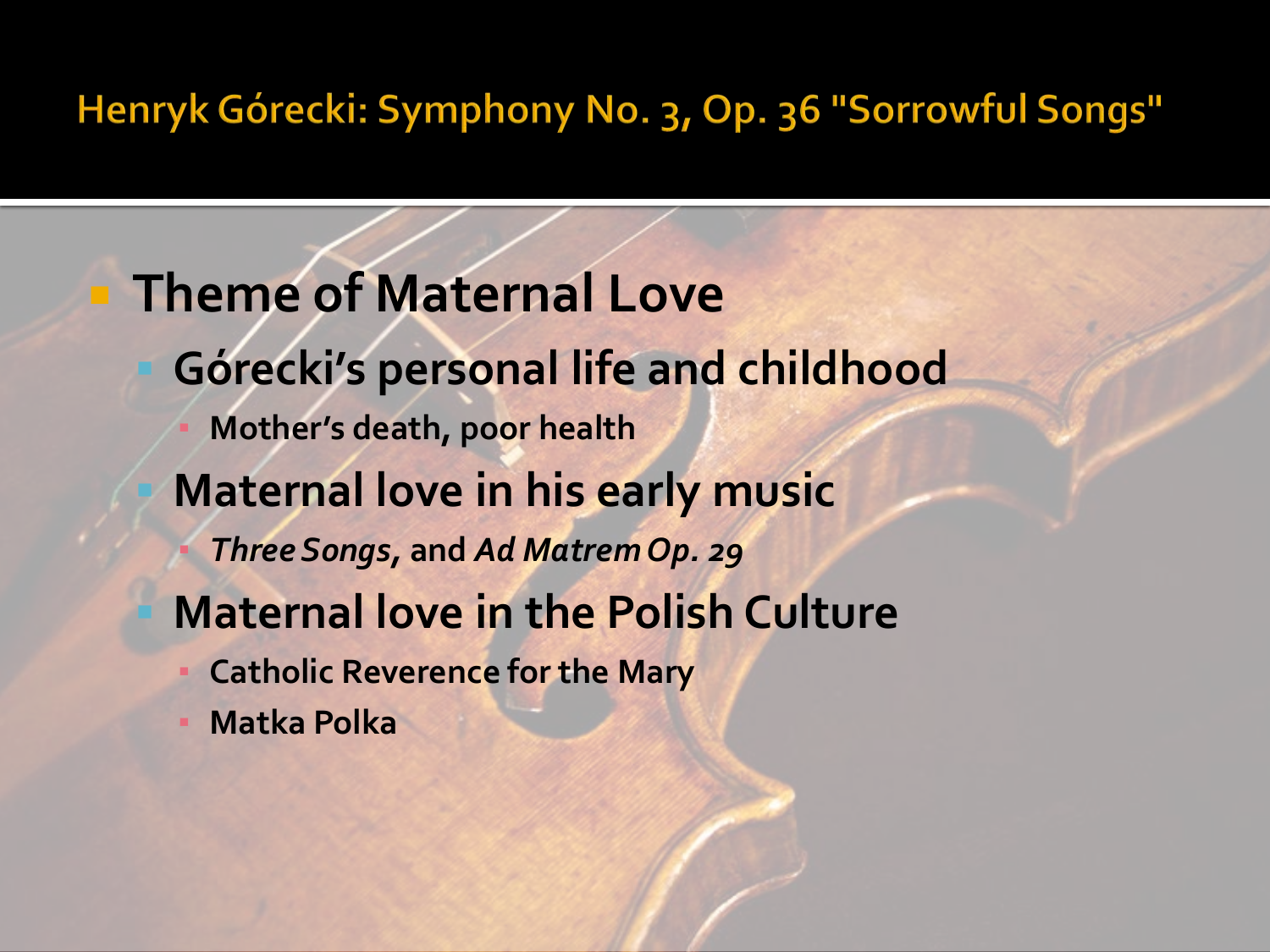**Theme of Suffering and the Holocaust Personal life Experiences Popular Culture's Perception…a "War Piece" Ethics of depicting suffering through art** ▪ **Gorecki's Intentions**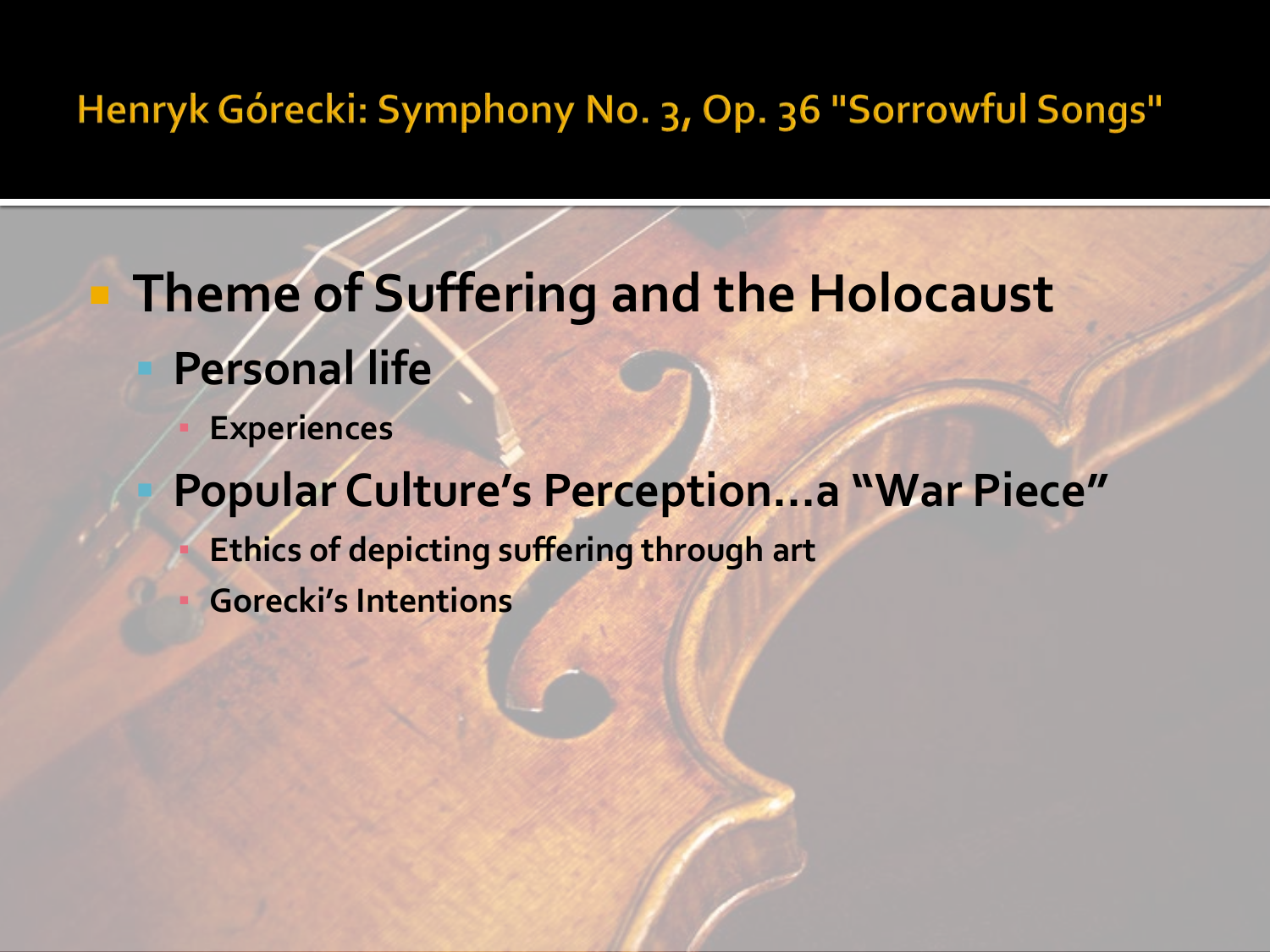**In the Symphony of Sorrows… Theme of Suffering, Movement 2 Gestapo Prison Words Theme of Maternal Love, Movements 1 and 3 Text about mother and child "Holy Cross" Lament**